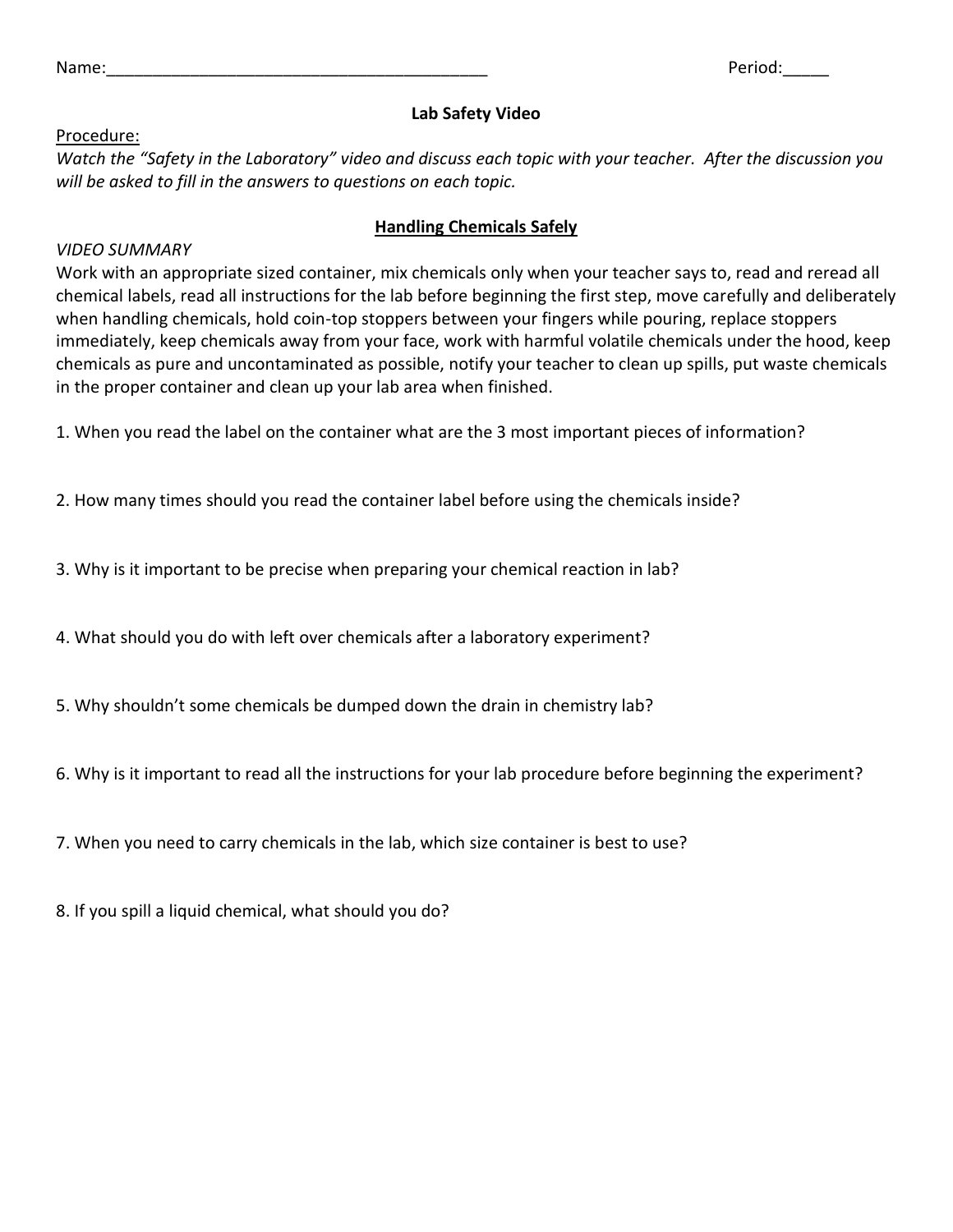## **Bunsen Burner and Glassware Safety**

#### *VIDEO SUMMARY*

Never heat anything flammable with a Bunsen burner, check the gas hose for cracks, make sure the hose fits securely on the gas valve and the Bunsen burner fittings, stand back from the burner when lighting it (don't lean over it), if the flame goes out or starts to sputter, turn the gas off immediately, check glassware for stars or cracks, move test tubes back and forth at an angle through the flame at an angle while heating, never heat closed containers, and hold hot glassware with tongs or mitts.

9. Before connecting a Bunsen burner to the gas line, what should you check for? (At least 2 things)

10. When should you turn on the gas when trying to light your Bunsen burner?

11. How should you position your body with respect to the Bunsen burner when using the striker to light the burner?

12. If the flame sputters or goes out what should you do?

- 13. If you smell gas in the room what should you do?
- 14. Is it safe to heat a sealed container? **Explain** your answer.
- 15. How is it possible to work safely near hot objects? Explain.
- 16. Is it safe to use glassware with stars or cracks? **Explain** your answer.
- 17. How should you carry hot objects?

# **Thermometer Safety**

18. What kind of thermometers will we use in class? What dangers should you be aware of?

19. If you break a thermometer what should you do?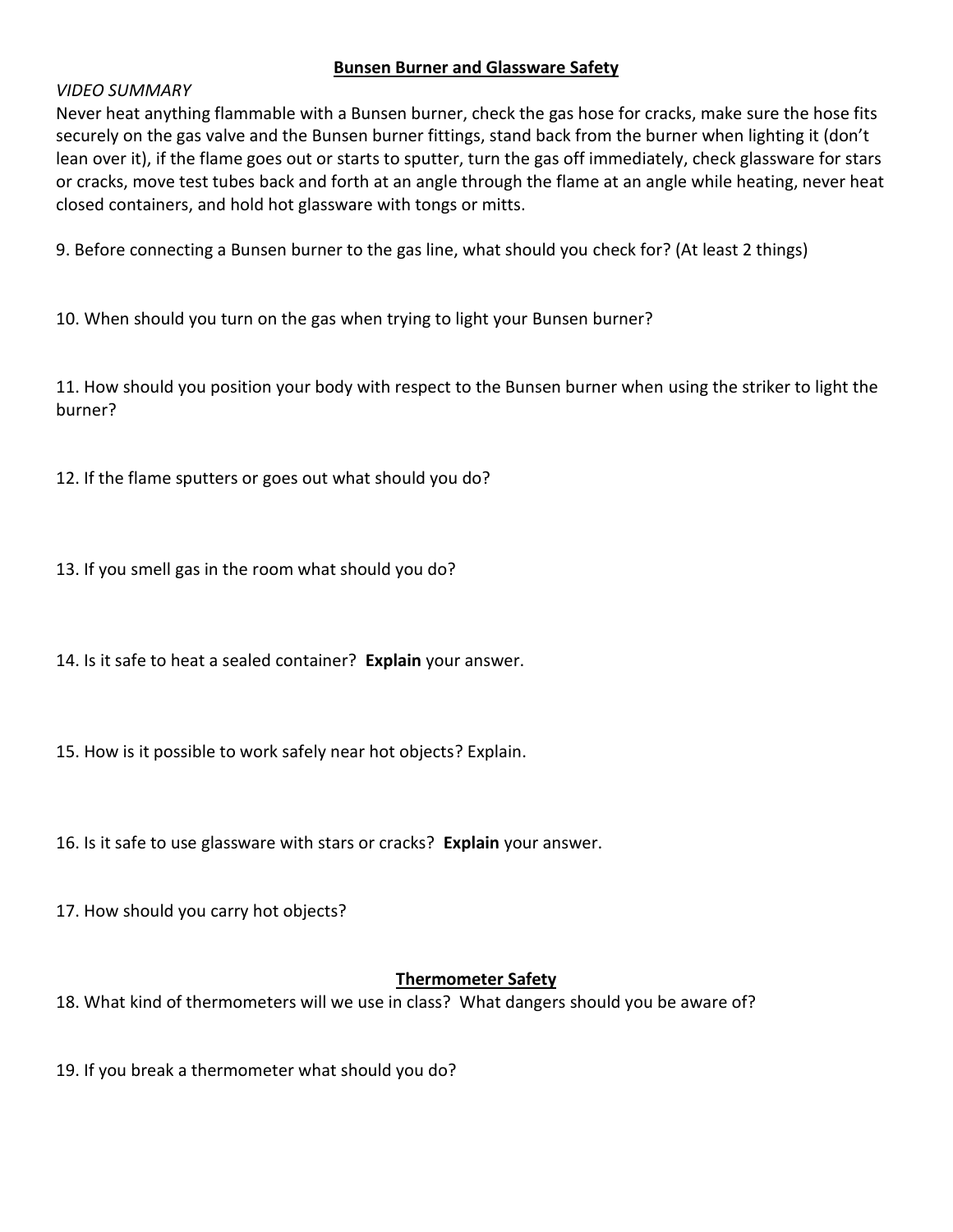# **Dressing for Lab Safety**

### *VIDEO SUMMARY*

Don't wear extremely loose clothing, fabrics should be sturdy and natural, like cotton, wear older clothes to lab and protect yourself with an apron, wear long pants or a long skirt to cover your legs, wear closed-toe shoes- NO FLIP FLOPS!, tie back long hair, remove rings, watches and any other jewelry that can trap chemicals, be aware that a contact lens can trap chemicals in the eye, always wear goggles to protect your eyes in lab, protect your hands with gloves when necessary.

20. Describe the appropriate shoes for lab.

21. Describe the type of clothing that should be worn in lab. Start from the feet and work your way up the body.

22. Why is it important to remove all jewelry when working in lab?

## **Behavior in the Lab**

#### *VIDEO SUMMARY*

Absolutely no fooling around in the lab, keep your book bags off of the floor and out of the aisles during lab, no food or drinks in the chemistry lab, keep all makeup inside of your purse during chemistry, stand on a step stool or ask someone taller than you to help reach items in high places, and bring items such as a burette to eye level if you need to read values.

23. Explain why the laboratory is not a safe place to eat, drink or put on makeup?

24. How should your personal belongings be kept during lab?

# **Emergency Equipment**

Clean and dry skin around a cut before applying any bandages, rinse chemicals from your eyes in the eyewash fountain, rinse any chemicals spilled on your hands or arms immediately, remove your clothes on the way to the safety shower if you spill a large amount of acid on yourself, call your teacher immediately if anything goes on fire and put clothing fires out with a fire blanket or in the safety shower.

25. Indicate where each of the following pieces of safety equipment is located in the classroom: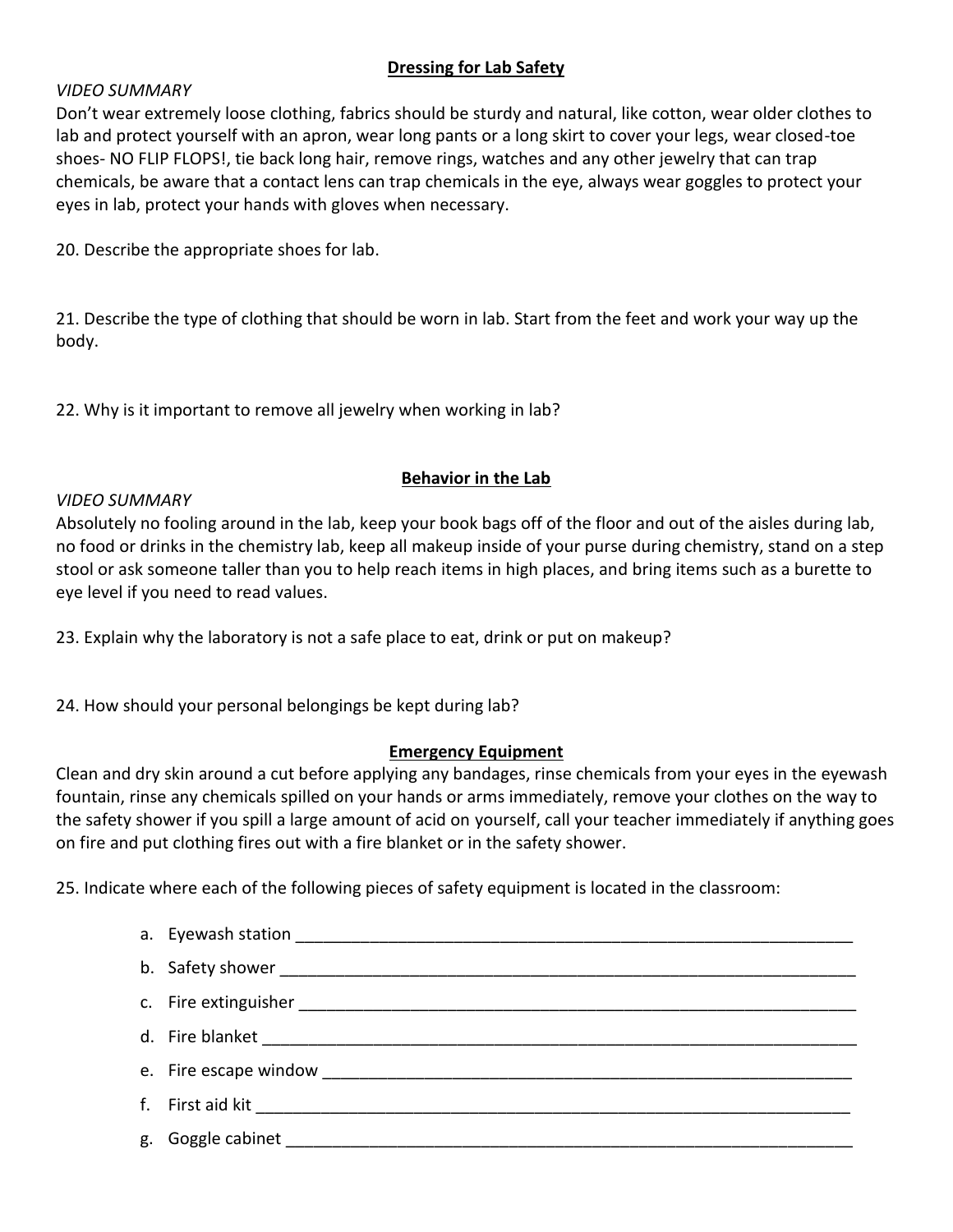## **Lab Safety Video Quiz**

#### **1. Fill in the blanks in this reading passage with the words from the bank below.**

 $A(n)$  (a) doesn't occur often in chemistry lab if students understand safe lab procedures and are  $_{\text{(b)}}$  in following instructions. Common sense and a  $_{\text{(c)}}$  for the people working around you is essential. The chemistry lab is no place for  $\alpha$  around and will not be tolerated. Never do anything in lab that is not called for in the specific  $(e)$  for the experiment you are working on. Be sure to place your  $(f)$  on your desk chair, so that  $(g)$  are kept clear during an experiment, just incase of an  $(h)$  where students need to leave the room quickly. And always \_\_(i)\_\_ about what you're doing in lab.

The best way to prevent an eye injury is to wear safety  $(i)$  at all times. Make sure you know where the  $(k)$  fountain is in the event you get something in your eyes. In this case, your lab  $(l)$  should help walk you over to the station and  $\underline{\hspace{1cm}}(m)$  your eyes out with plenty of  $\underline{\hspace{1cm}}(n)$ . If part of a person's clothing catches on fire they should use the  $\_\mathrm{(O)}\_\mathrm{c}$ . For a larger clothing fire or chemical spill the  $\_\mathrm{(p)}\_\mathrm{s}$  should be use. If the lab fills with smoke fumes, students should pull the  $(q)$  and  $(r)$  the room.

Special care should be taken when working with a Bunsen burner. The sleeves of your shirt should be  $_{(s)}$  and of  $_{(t)}$  fabric. Choose  $_{(u)}$  clothing to wear during lab and take additional protection by wearing an  $(v)$ . Also, long hair should always be  $(w)$  back. Lastly, never  $(x)$  anything in lab and take care to wash your  $(y)$  after lab.

| fire blanket<br>fitted<br>careful<br>water<br>fooling | fire alarm<br>aisles<br>backpacks<br>procedure<br>eyewash | partner<br>flush<br>older<br>goggles<br>safety shower | tied<br>emergency<br>accident<br>eat<br>think<br>respect<br>hands<br>apron<br>natural<br>evacuate |
|-------------------------------------------------------|-----------------------------------------------------------|-------------------------------------------------------|---------------------------------------------------------------------------------------------------|
| $\left( \text{a} \right)$                             |                                                           |                                                       |                                                                                                   |
|                                                       |                                                           |                                                       |                                                                                                   |
| (c)                                                   |                                                           | (k)                                                   | (s)                                                                                               |
| (d)                                                   |                                                           | (1)                                                   |                                                                                                   |
| (e)                                                   |                                                           | (m)                                                   |                                                                                                   |
| (f)                                                   |                                                           | (n)                                                   | (v)                                                                                               |
|                                                       |                                                           |                                                       | (w)                                                                                               |
| (h)                                                   |                                                           |                                                       | (x)                                                                                               |
|                                                       |                                                           |                                                       |                                                                                                   |
|                                                       |                                                           |                                                       |                                                                                                   |